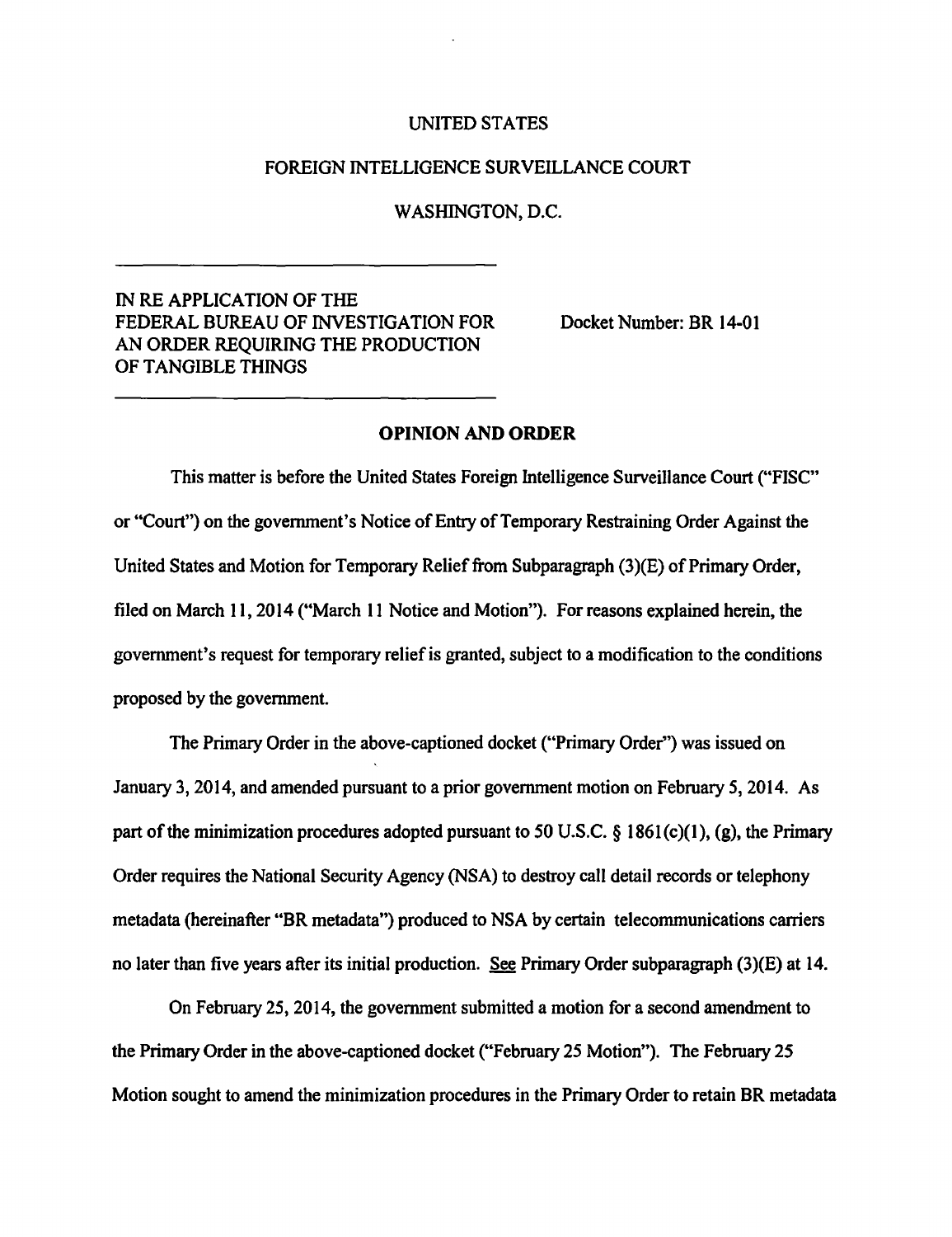for longer than five years in furtherance of its potential obligation to retain evidence possibly relevant to pending civil litigation, subject to further restrictions on access and use. February 25 Motion at 3-8.

On March 7, 2014, the Court issued an Opinion and Order that denied the February 25 Motion without prejudice ("March 7 Opinion and Order''). The Court rejected the government's premise that the common law obligation to preserve evidence that is potentially relevant to civil litigation superseded requirements to destroy infonnation under provisions of FISC orders that were adopted pursuant to 50 U.S.C. § 186I(c)(l), (g). March 7 Opinion and Order at 3-4. The Court accordingly analyzed the government's proposed amendments under those statutory minimization requirements. The Court found that, on the record then before it, the government's proposal did not satisfy those requirements. Id. at 4-12. The Court concluded that any interests the civil plaintiffs might assert in preserving all of the BR metadata was "unsubstantiated" on that record. Id. at 8. The Court further observed that

no District Court or Circuit Court of Appeals has entered a preservation order applicable to the BR metadata in question in any of the civil matters cited in the motion. Further, there is no indication that any of the plaintiffs have sought discovery of this information or made any effort to have it preserved, despite it being a matter of public record that BR metadata is routinely destroyed after five years.

Id. at 8-9 (citations omitted). Further, while acknowledging that "questions ofrelevance are ultimately matters for the courts entertaining the civil litigation to resolve," id. at IO, the Court was unpersuaded by the government's assertion that the entire, voluminous set of BR metadata needed to be preserved for the civil litigation, particularly in view of the fact that the plaintiffs in

2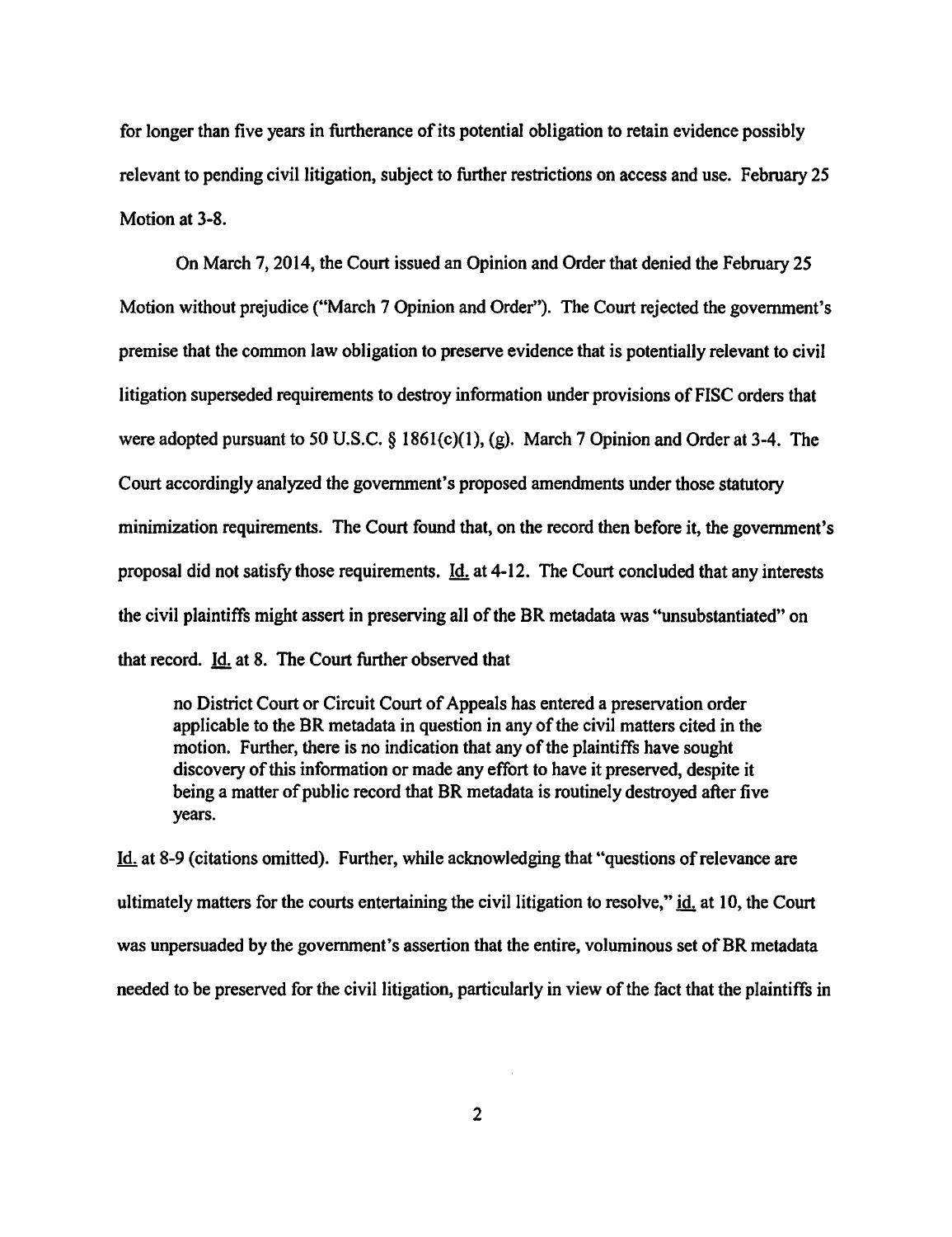the civil matters, as described by the government, generally sought destruction of the BR metadata. Id. at 9-10.

As noted above, the Court denied the February 25 Motion without prejudice, stating that the government may bring "another motion providing additional facts or legal analysis, or seeking a modified amendment to the existing minimization procedures." Id. at 12.

The March 11 Notice and Motion provides such additional facts.<sup>1</sup> On March 7, 2014, subsequent to the issuance of the March 7 Opinion and Order, the government began to notify the plaintiffs in the civil matters identified in the February 25 Motion, as well as the courts in which those matters are pending, of the March 7 Opinion and Order and of the government's intention ''to commence complying with the applicable destruction requirements" on March 11, 2014. March 11 Notice and Motion at  $5<sup>2</sup>$  One of those civil matters is First Unitarian Church v. National Security Agency, No. 3:13-cv-2387 (JSW) (N.D. Cal.). On March 10, 2014, the plaintiffs in that matter, and those in a related case also pending before the District Court for the Northern District of California- Jewel v. National Security Agency, No. C 08-04373-JSW (N.D. Cal.) - sought temporary restraining orders from that District Court against the destruction of any

<sup>&</sup>lt;sup>1</sup> On March 10, 2014, a Motion of Plaintiffs in <u>Jewel v. NSA</u> and in First Unitarian Church v. NSA for Leave to Correct the Record, together with a supporting declaration, was submitted in the above-captioned docket. (The motion is available at: http://www.uscourts.gov/uscourts/courts/fisc/brl 4-01-motion-140311.pdf and the declaration is available at: http://www.uscourts.gov/uscourts/courts/fisc/brl 4-01-declaration-14031 1.pdf.) Those movants seek to add to the record additional information addressing the need to preserve at least some BR metadata in connection with pending civil matters. The Court will rule on this motion separately.

<sup>&</sup>lt;sup>2</sup> This Court's March 7 Opinion and Order noted that the government could notify the plaintiffs and the district courts of the pending destruction of BR metadata. March 7 Opinion and Order at 11.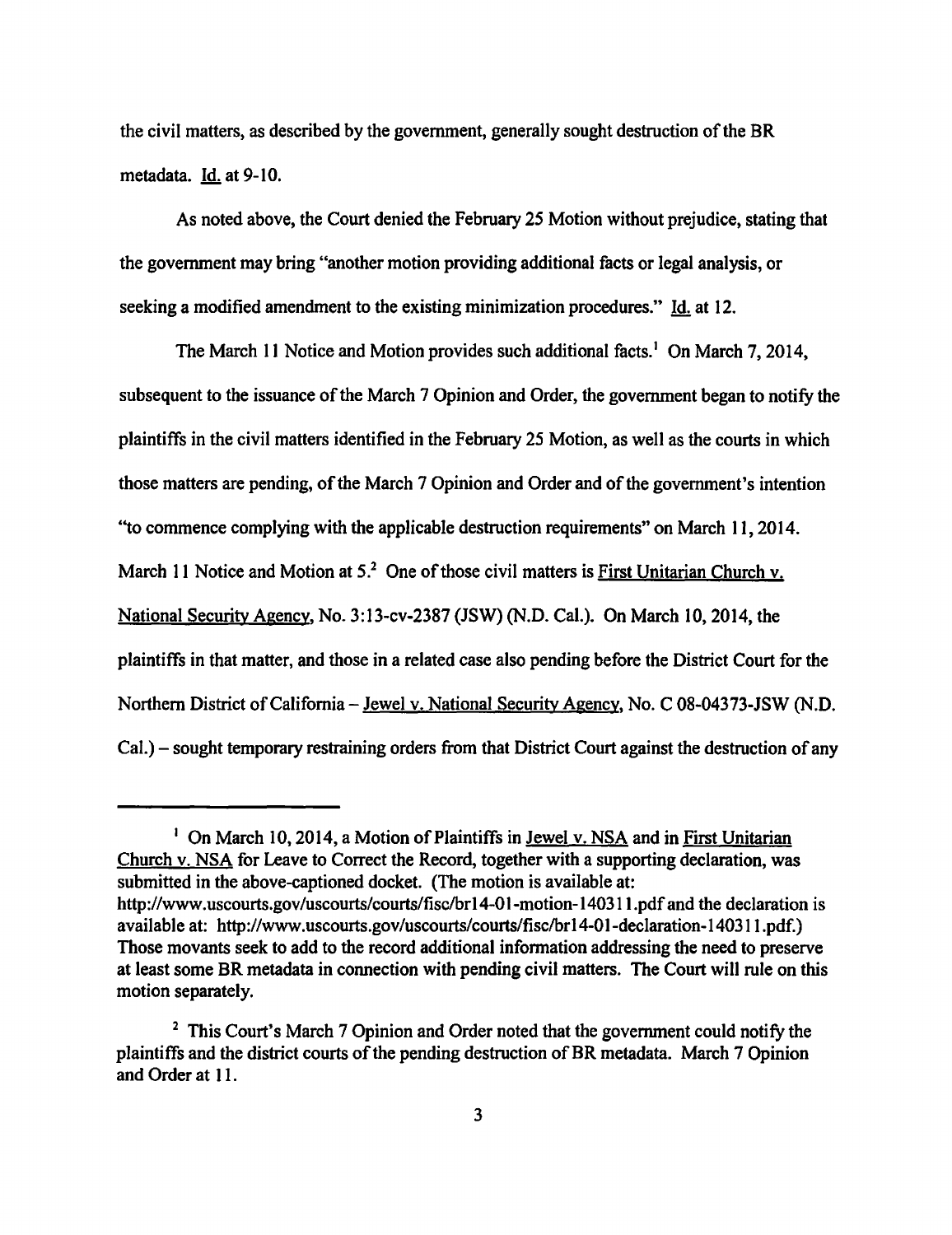BR metadata. March 11 Notice and Motion at *5* and Exhibits A and B thereto. The District Court issued a temporary restraining order ("March 11 TRO") in both matters on the same date. March 11 Notice and Motion at 6 and Exhibit C thereto. The March 11 TRO prohibits the Government defendants "from destroying any potential evidence relevant to the claims at issue ... , including but not limited to ... any telephone metadata or 'call detail' records," pending further order of that District Court. March 11 Notice and Motion at 6 and March 11 TRO at 2. The March 11 TRO also established a schedule for further consideration of these preservation issues, with briefing by the government and the plaintiffs to be completed by March 18, 2014, and a hearing set for March 19, 2014. March 11 Notice and Motion at 6 and March 11 TRO at 2.

These intervening developments fundamentally alter premises on which the March 7, 2014 Opinion and Order was based.<sup>3</sup> It is now apparent that some civil plaintiffs actively seek to preserve the BR metadata as potentially relevant to their claims. What is more, by issuing the March 11 TRO, the District Court has directly prohibited NSA from doing what the FISC has ordered it to  $do$  - namely, destroy BR metadata no later than five years from when it was initially produced. These conflicting directives from federal courts put the government in an untenable position and are likely to lead to uncertainty and confusion among all concerned about the status of BR metadata that was acquired more than five years ago.

<sup>&</sup>lt;sup>3</sup> There appears to be a dispute between the government and the plaintiffs in <u>Jewel</u> and First Unitarian Church about whether prior preservation orders issued by the District Court for the Northern District of California encompass call detail records produced to the NSA pursuant to FISC orders under 50 U.S.C. § 1861. See, e.g., Exhibit A to the March 11 Notice and Motion (Jewel v. National Security Agency, No. C 08-04373-JSW (N.D. Cal.), Plaintiffs' Notice of Ex Parte Motion and Ex Parte Motion for a Temporary Restraining Order to Prevent the Government from Destroying Evidence, filed on March 10, 2014, at 2-3 and Exhibit E thereto (exchange of emails between counsel for the government and the plaintiffs)). That dispute is a matter for the District Court to resolve.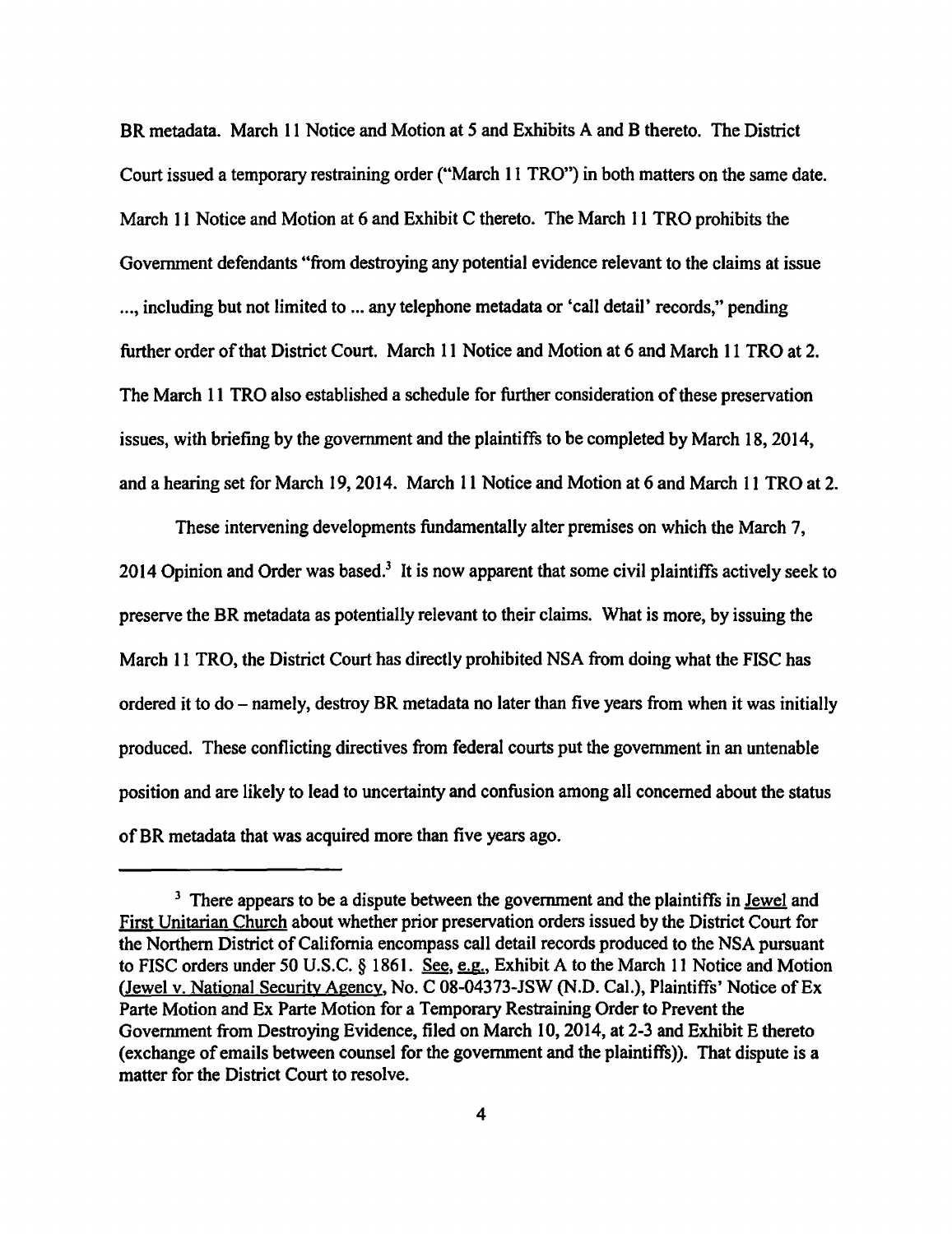The March 11 TRO also demonstrates that the District Court for the Northern District of California intends to hear more from the parties in Jewel and First Unitarian Church regarding preservation of BR metadata for purposes of that litigation. See March 11 TRO at I ("A temporary restraining order is necessary and appropriate in order to allow the Court to decide whether the evidence should be preserved with the benefit of full briefing and participation by all parties."). As already noted, it is appropriate for that District Court, rather than the FISC, to determine what BR metadata is relevant to that litigation.

For the foregoing reasons, the government's motion for temporary relief from the fiveyear destruction rule is granted. In one respect, however, the Court modifies the government's proposed "conditions" for such relief. See March 11 Notice and Motion at 7-8.

One of the conditions proposed by the government states: "Should any further accesses to the BR metadata be required for civil litigation purposes, such accesses will occur only following prior written notice specifically describing the nature of and reason for the access, and the approval of the Court." Id. at 8 (emphasis added). The Court declines to adopt the underscored language requiring prior FISC approval. It appears unnecessary, and probably ill-advised, to put the FISC in the position of approving or disapproving actions the government, as a civil litigant, proposes to take, <u>e.g.</u>, to respond to specific discovery requests or to particular inquiries made by the court before which a civil matter is pending. While accessing or using the BR metadata for civil litigation purposes can implicate the privacy interests of United States persons, the other interests and considerations likely to be implicated – such as fairness to the civil plaintiffs, relevance of the information sought, and burden placed on the government – are tangential at best

5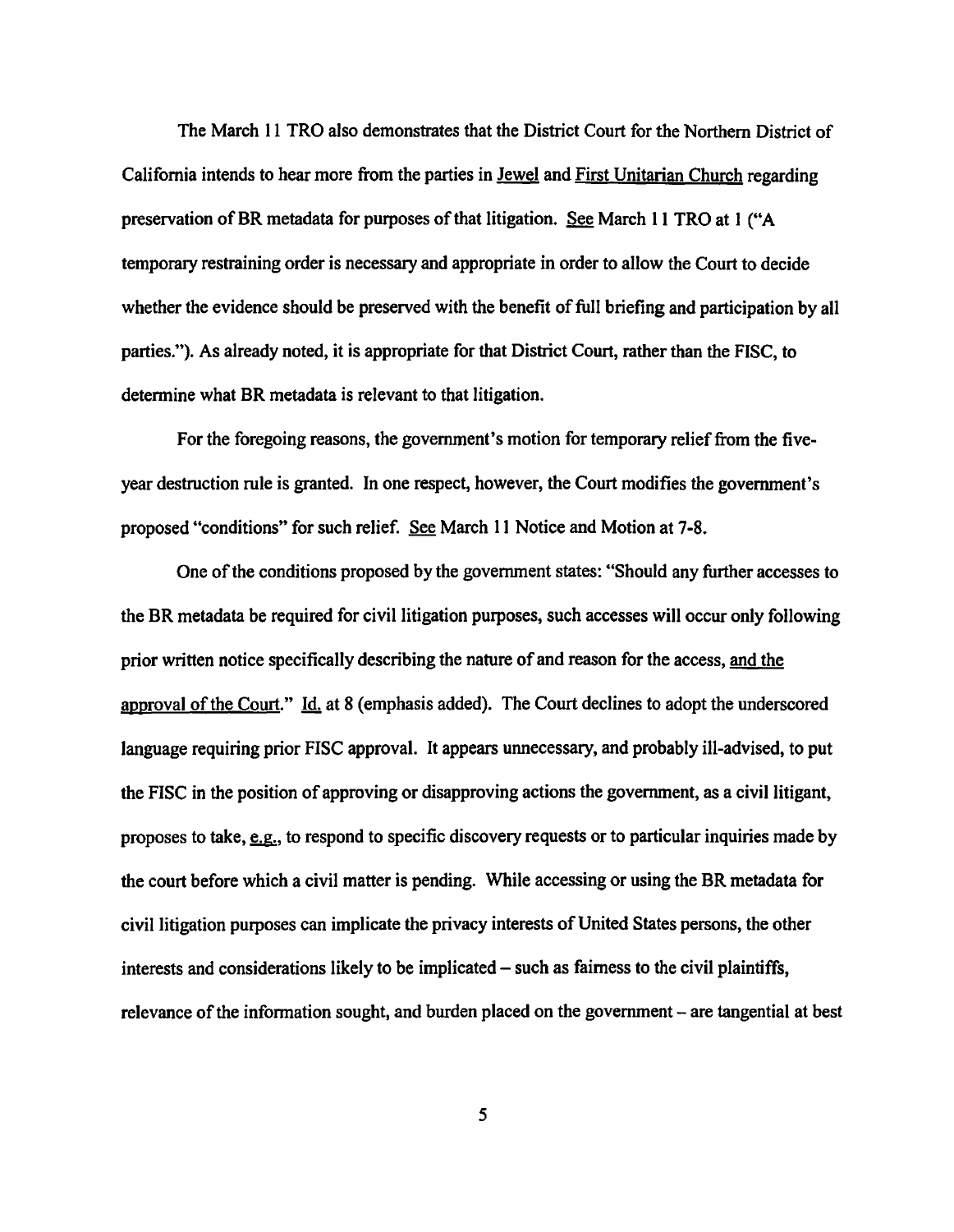to the pwposes of minimization under Section 1861. They are, however, proper considerations for the court before which the civil litigation is pending.4

Accordingly, it is HEREBY ORDERED that the government's motion for temporary relief from the five-year destruction requirement is GRANTED AS FOLLOWS:

( 1) Pending resolution of the preservation issues raised by the plaintiffs in *Jewel* and *First Unitarian Church* before the United States District Court for the Northern District of California, BR metadata otherwise required to be destroyed under the five-year limitation on retention specified in subparagraph (3)(E) of the Primary Order issued in the above-captioned docket, as amended, may be preserved and/or stored in a format that precludes any access or use by NSA intelligence analysts for any purpose, including to conduct contact chaining queries of the BR metadata approved under the applicable "reasonable, articulable suspicion" standard<sup>5</sup> for the purpose of obtaining foreign intelligence information, and subject to the following additional conditions:

(a) NSA technical personnel may access the BR metadata subject to this Order only for the purpose of ensuring continued compliance with the government's preservation

<sup>&</sup>lt;sup>4</sup> In contrast, having the government merely provide the FISC with written notice of such accesses to the BR metadata does not present the same concerns and may be helpful in keeping the FISC informed of developments that are relevant to its role in determining and enforcing compliance with the minimization procedures, see 50 U.S.C. § l 803(h), and in assessing the continued adequacy of those procedures in the event of a future application to continue bulk production of BR metadata under Section 1861.

<sup>&</sup>lt;sup>5</sup> See No. BR 14-01, Order Granting the Government's Motion to Amend the Court's Primary Order Dated January 3, 2014, at 3-9 (FISA Ct. Feb. 5, 2014) (available at: http://www.uscourts.gov/uscourts/courts/fisc/br 14-01-order.pdf).